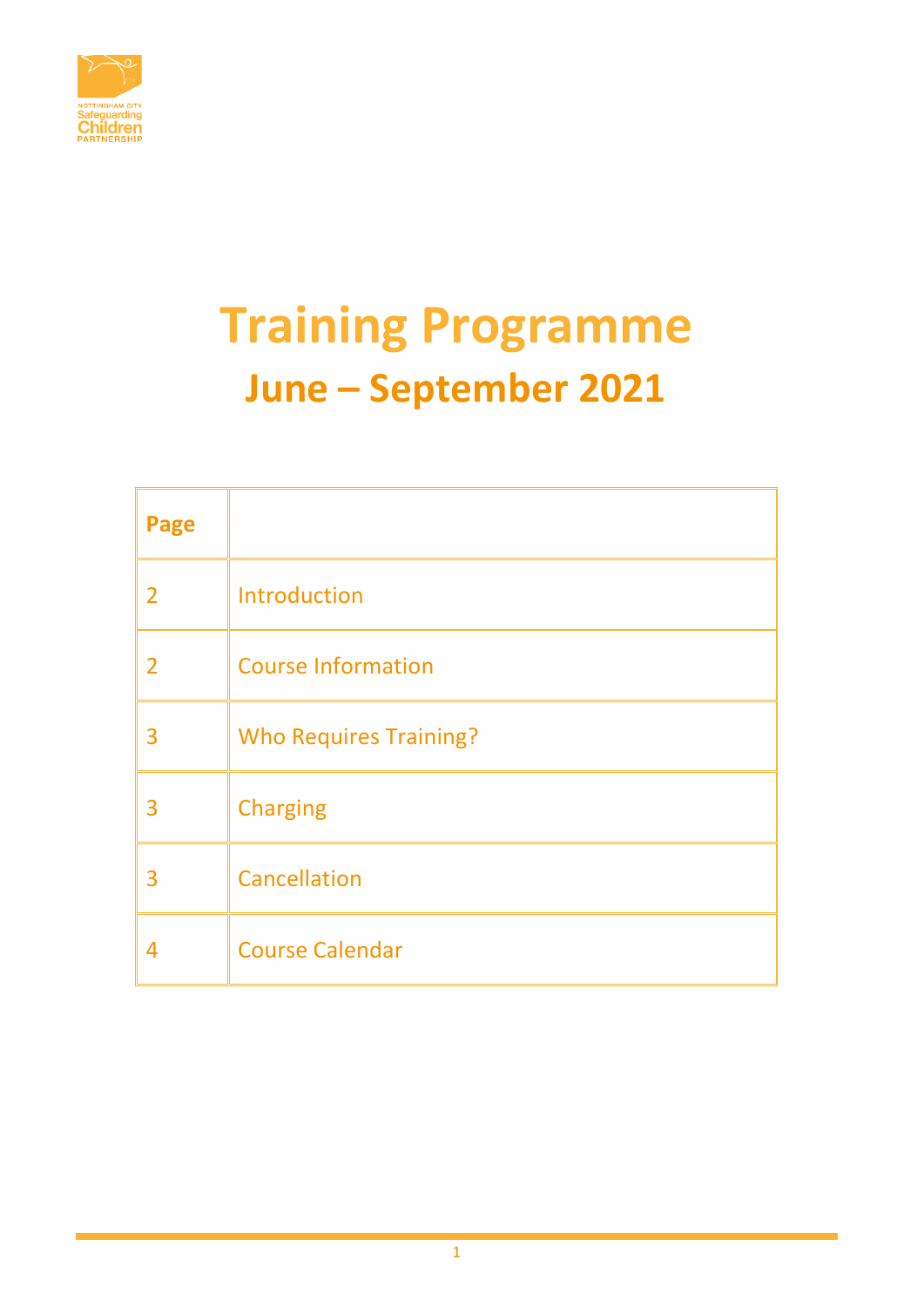

#### **Introduction**

Safeguarding and promoting the well-being of children and young people is everyone's responsibility.

This training programme aims to encourage staff and volunteers from all agencies to meet and study together in order to promote shared knowledge, skills, values, procedures and practice. We are committed to making sure learning and development is accessible for a variety of workers across Nottingham City.

The Nottingham City Safeguarding Children Partnership (NCSCP) has traditionally provided multiagency safeguarding training in a variety of formats, including virtual delivery via MS Teams, elearning, conferences and class-based delivery. However, for the foreseeable future all training will be delivered remotely until it is deemed safe to resume face-to face training.

All applications for training should be discussed with your line manager and/or safeguarding lead to ensure you are attending the right training for your role.

The Partnership will also be providing a number of further training courses to reflect other Partnership priorities. These courses will be advertised separately through mailing lists and websites, so please keep an eye out for them.

## **E-learning**

We are exploring a new dynamic training offer that reflects the learning needs identified by our partners and will detail more information about this shortly. In the meantime, we have put together an extensive range of free or low-cost e-learning resources designed to support work to safeguard children, young people and vulnerable adults.

Details can be found on the **training section** of our website.

#### **Important course information**

All courses provided by the NCSCP are bookable via [ncscbtraining@nottinghamcity.gov.uk](mailto:ncscbtraining@nottinghamcity.gov.uk) by completing the [application form](https://documents.nottinghamcity.gov.uk/download/3131) which can be found on the training section of our website.

#### *When making an application:*

Please note that we will only allocate a maximum of 5 places per agency on any one course in order to maintain the multi-agency nature of our training.

Safeguarding training should be refreshed every **TWO** years for those with a designated safeguarding role/responsibility and every **THREE** for everyone else working with children and young people.

#### *Please note:*

 That every effort is made to confirm receipt of application forms, but please call us if no contact has been made by us within 2 weeks of your application being sent. Sometimes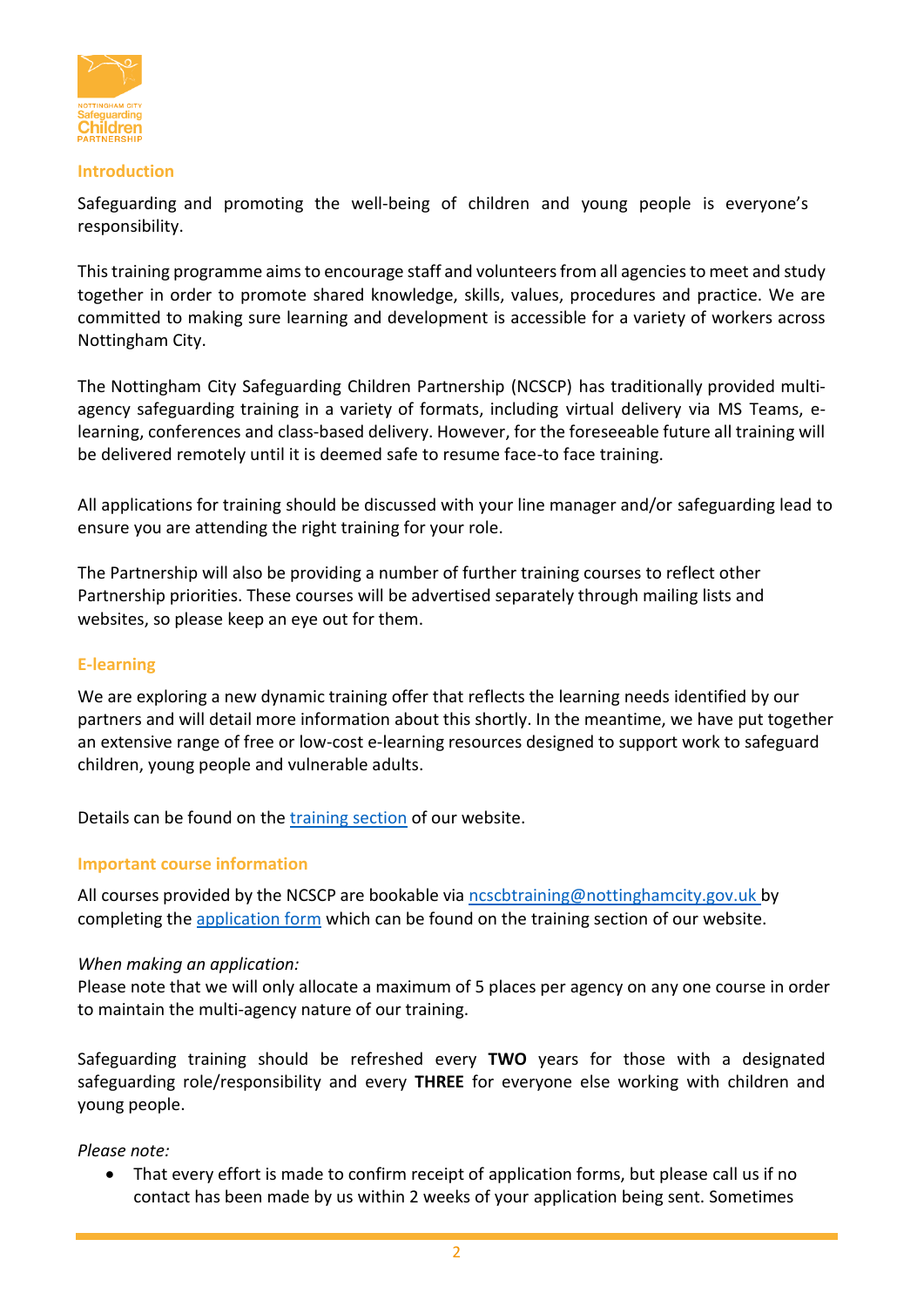

applications do not get through to us.

- If you have not been successful with your first choice, we will make every effort to contact you to inform you of this as early as possible and you will be offered the next available course date.
- Only registered delegates will be permitted access to courses.

### **Who requires training?**

Everyone who comes into contact with children and families has a role to play and has a responsibility for keeping them safe (Working Together 2018). Course levels do not reflect the complexity of the course but the range of workplace responsibility of the participants.

**Role Level 1:** Those whose work or volunteering role brings them into contact with children and young people and families/carers.

**Role Level 2:** Those who work or volunteer regularly with children, young people and families/carers, and may be asked to contribute to safeguarding processes.

**Role Level 3:** Those with particular and specialised responsibility for safeguarding children through core safeguarding processes: assessments, child protection conferences, core groups, plans and responses.

**Role Level 4:** Those with responsibility for supervising or guiding staff in safeguarding processes or managing services such as safeguarding leads, designated or named professionals and managers of staff working at role level 1-3.

Staff and volunteers with **Level 1 and 2** responsibilities will have access to e-learning and materials on the [NCSCP website](https://www.nottinghamcity.gov.uk/information-for-residents/children-and-families/nottingham-city-safeguarding-children-board/safeguarding-training/e-learning/) and should be provided with induction and support from their own agencies.

#### **Charging**

All training is **free of charge** to any person employed by one of the NCSCP partner agencies. A charge of £100 per person per course is made for everyone else.

#### **Cancellation**

Cancellations must be made by delegates via [ncscbtraining@nottinghamcity.gov.uk](mailto:ncscbtraining@nottinghamcity.gov.uk)

Demand for courses is high. It is therefore **essential** that staff cancel places if they are not able to attend, so the place can be offered to another candidate.

Your manager will be informed of non-attendance and a fee of £40.00 will be charged if your place was not cancelled within 48 hours of the course start date.

For any further information or enquiries about space on courses, please contact us on 0115 8764762 or at [ncscbtraining@nottinghamcity.gov.uk](mailto:ncscbtraining@nottinghamcity.gov.uk)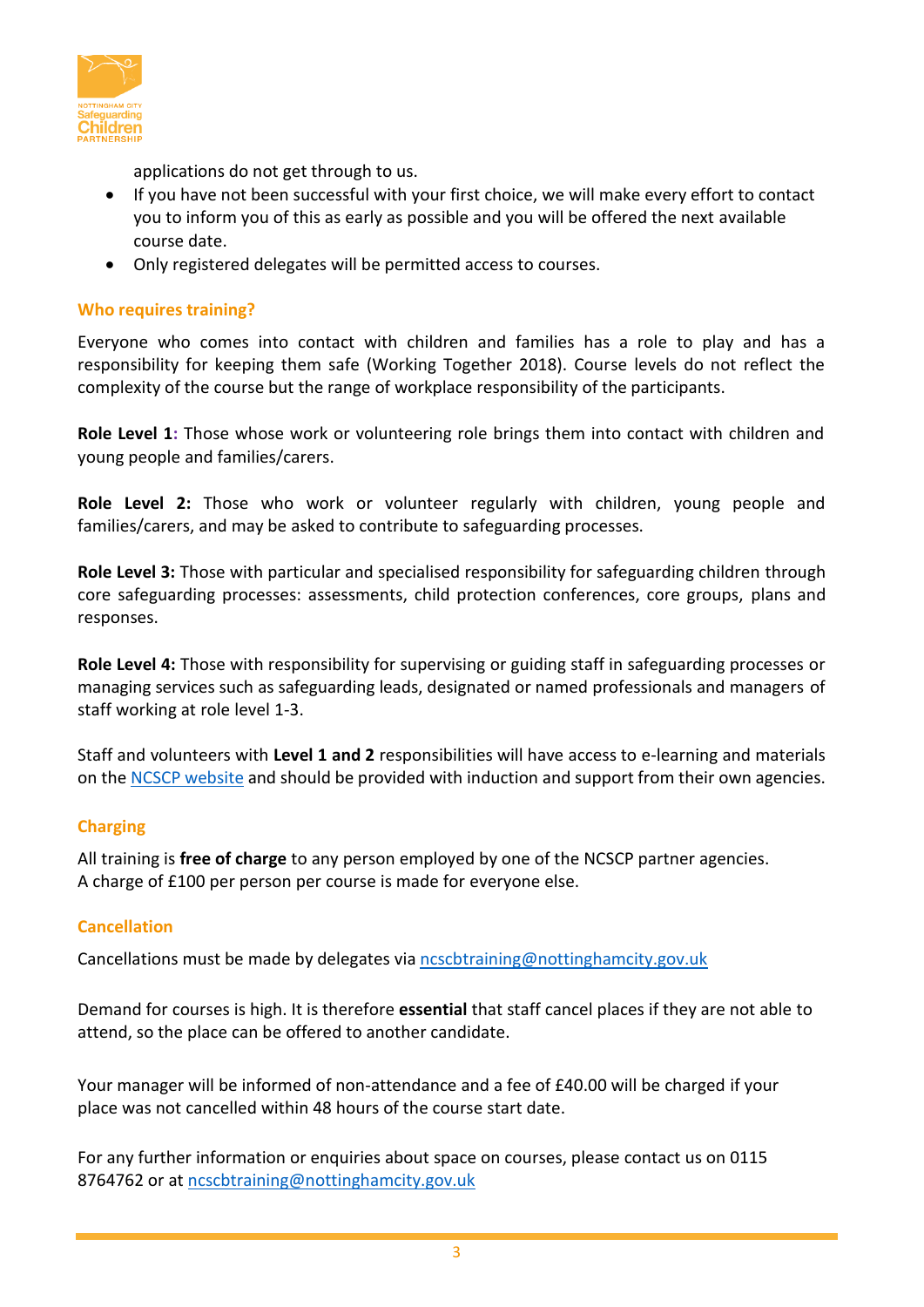

# **Course Calendar June – September 2021**

| <b>Course dates and times</b>                                                                                                                                                                                                                                                                     | <b>Venue</b> | <b>Trainers</b>                                                                                                                              | Aims / Outcomes / Information                                                                                                                                                                                                                                                                                                                                                                                                                                                                          |
|---------------------------------------------------------------------------------------------------------------------------------------------------------------------------------------------------------------------------------------------------------------------------------------------------|--------------|----------------------------------------------------------------------------------------------------------------------------------------------|--------------------------------------------------------------------------------------------------------------------------------------------------------------------------------------------------------------------------------------------------------------------------------------------------------------------------------------------------------------------------------------------------------------------------------------------------------------------------------------------------------|
| <b>Introduction to the Domestic Abuse Act</b><br>Tuesday 22 <sup>nd</sup> June (14:00 - 15:00)<br>Thursday 24 <sup>th</sup> June (10:00 - 11:00)<br>Wednesday 21 <sup>st</sup> July (10:00 - 11:00)<br>Booking is for Nottingham City Employees only<br>and bookings are to be made via this link | Virtual      | Equation                                                                                                                                     | The Domestic Abuse Act was signed into law on the 29th April.<br>These briefings will give an overview of some of the key<br>components of the Act and provide an opportunity to start<br>thinking about how it might impact on work, practice and<br>survivors<br>The Act ensures for the first time there is a legal definition of<br>domestic abuse which incorporates a range of abuses beyond<br>physical violence, including emotional, coercive or controlling<br>behaviour, and economic abuse |
| <b>Working Together: Everyone's Responsibility</b><br>(Level 3)<br>Wednesday 23rd June 2021 (09:30 - 16:00)                                                                                                                                                                                       | Virtual      | Nottingham City<br>Safeguarding Children<br>Partnership (Graham Cullen)<br>Integrated Workforce<br>Development Team (Jeff<br>Fairfield-Read) | Signs and symptoms related to child abuse<br>Thresholds for support and intervention<br>How to identify and act on, concerns about the safety<br>andwelfare of children and young people.<br>The principles of Information Sharing<br>How to respond to a child at the point of disclosure of abuse                                                                                                                                                                                                    |
| <b>Introduction to Signs of Safety</b><br>(Level 3)<br>Thursday $24^{th}$ June $2021$ (09:00 - 12:30)                                                                                                                                                                                             | Virtual      | Nottingham City<br>Safeguarding Children<br>Partnership (Graham Cullen)<br>Integrated Workforce<br>Development Team (Nigel<br>Brown)         | Be able to understand the key requirements when<br>using a signs of safety assessment and planning tool<br>Be able to have a basic understanding of the concept of<br>safety planning                                                                                                                                                                                                                                                                                                                  |
| <b>Grooming and the Police's Role</b><br>(Level 3)<br>Wednesday $30^{th}$ June 2021 (09:00 - 12:30)                                                                                                                                                                                               | Virtual      | Nottinghamshire Police<br>(Emily Bucklow)                                                                                                    | To understand the role of the Police within CSE cases<br>To understand the grooming process that perpetrators use<br>Discuss learning and actions Police have taken to protect<br>children & young people<br>To share local cases of CSE in Nottingham                                                                                                                                                                                                                                                 |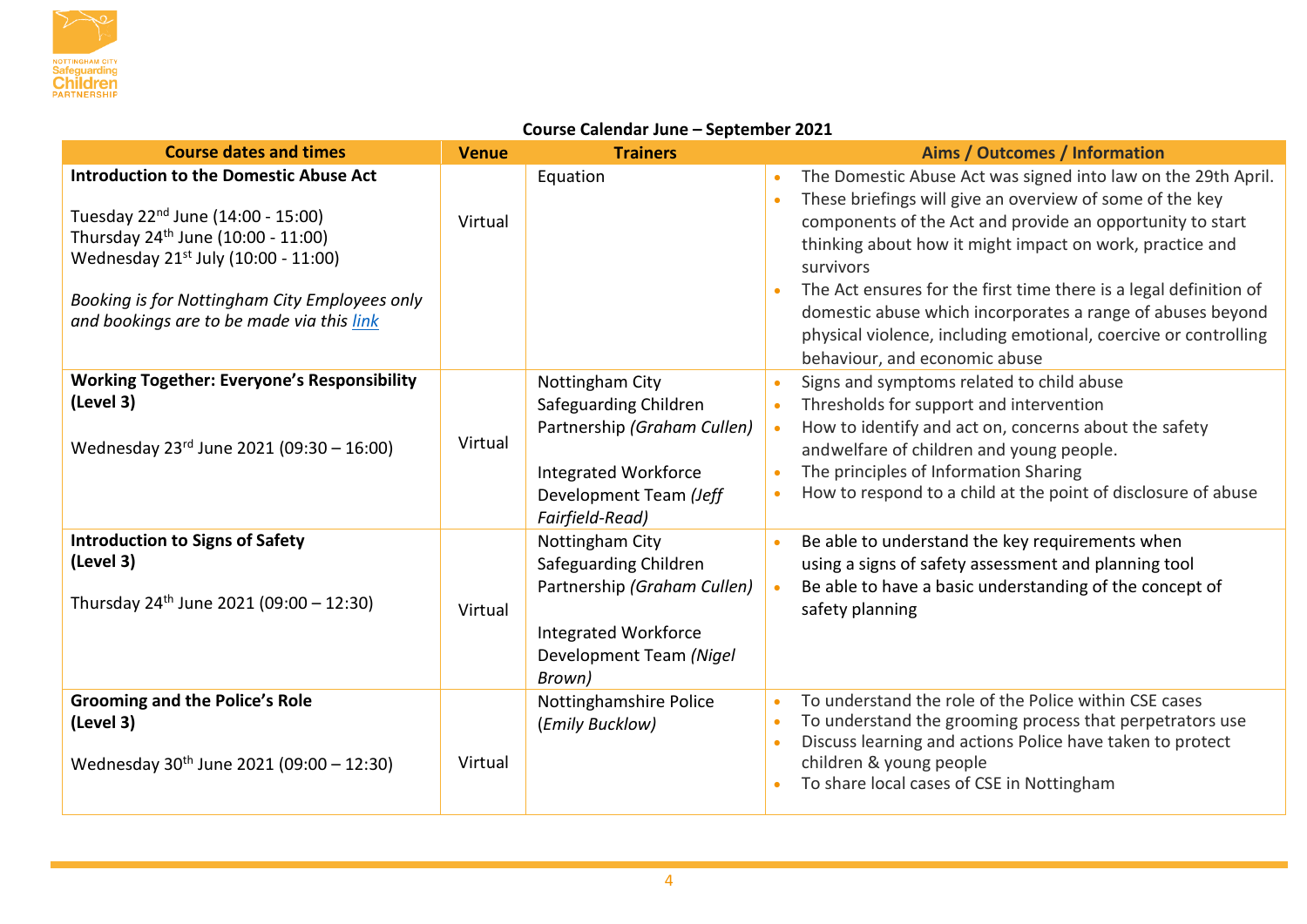

| How to make a strong MARF referral<br>Wednesday $30^{th}$ June (13:30 – 15:00)                                                              | Virtual | Children & Families Direct<br>(Ben Thurley and Susie<br>Carter)                                                                                          | Overview of making a referral to social care and next steps<br>Children and Families Direct, Family Support Pathway,<br>Assessment Framework<br>How to complete a MARF<br>Nottingham City's approach to early intervention in<br>safeguarding children<br>Nottingham City's model for prevention and early intervention                                                                                              |
|---------------------------------------------------------------------------------------------------------------------------------------------|---------|----------------------------------------------------------------------------------------------------------------------------------------------------------|----------------------------------------------------------------------------------------------------------------------------------------------------------------------------------------------------------------------------------------------------------------------------------------------------------------------------------------------------------------------------------------------------------------------|
| <b>Safeguarding Children and Young People from</b><br><b>Sexual Exploitation</b><br>(Level 3)<br>Tuesday $6^{th}$ July 2021 (09:30 - 11:30) | Virtual | Nottingham City Care<br>Safeguarding Service (Jo<br>Williams)<br>Nottingham City Care<br>Partnership<br>(Vanessa McFarlane)                              | Understand issues related to CSE and the ways it can occur<br>$\bullet$<br>Reinforce knowledge and identification of signs and indicators<br>of CSE<br>Reinforce issues relating to boys and young men and other<br>$\bullet$<br>diverse groups<br>Increase confidence in effectively managing suspicions and<br>disclosures and take appropriate action<br>To act to in accordance with NCSCP CSE Practice Guidance |
| How to make a strong MARF referral<br>Thursday $16^{th}$ September (9:30 – 11:00)                                                           | Virtual | Nottingham School Trust,<br><b>Advanced Designated</b><br>Safeguarding Lead (Lou<br>Maltby and another)                                                  | Overview of making a referral to social care and next steps<br>$\bullet$<br>Children and Families Direct, Family Support Pathway,<br><b>Assessment Framework</b><br>How to complete a MARF<br>$\bullet$<br>Nottingham City's approach to early intervention in<br>safeguarding children<br>Nottingham City's model for prevention and early intervention                                                             |
| <b>Sudden Unexpected Deaths in Infants</b><br>(Level 3)<br>Wednesday 14 <sup>th</sup> July 2021 (09:00 - 12:00)                             | Virtual | Nottingham City<br>Safeguarding Children<br>Partnership (Graham Cullen<br>& Mandy Smith)<br>Nottingham University<br>Hospitals NHS Trust (Amy<br>Brears) | Understand what Sudden Infant Death Syndrome (SIDS)<br>$\bullet$<br>is.<br>Understand the factors which make some babies more<br>$\bullet$<br>vulnerable to SIDS<br>Know what safer sleep is and help you identify risk<br>factors                                                                                                                                                                                   |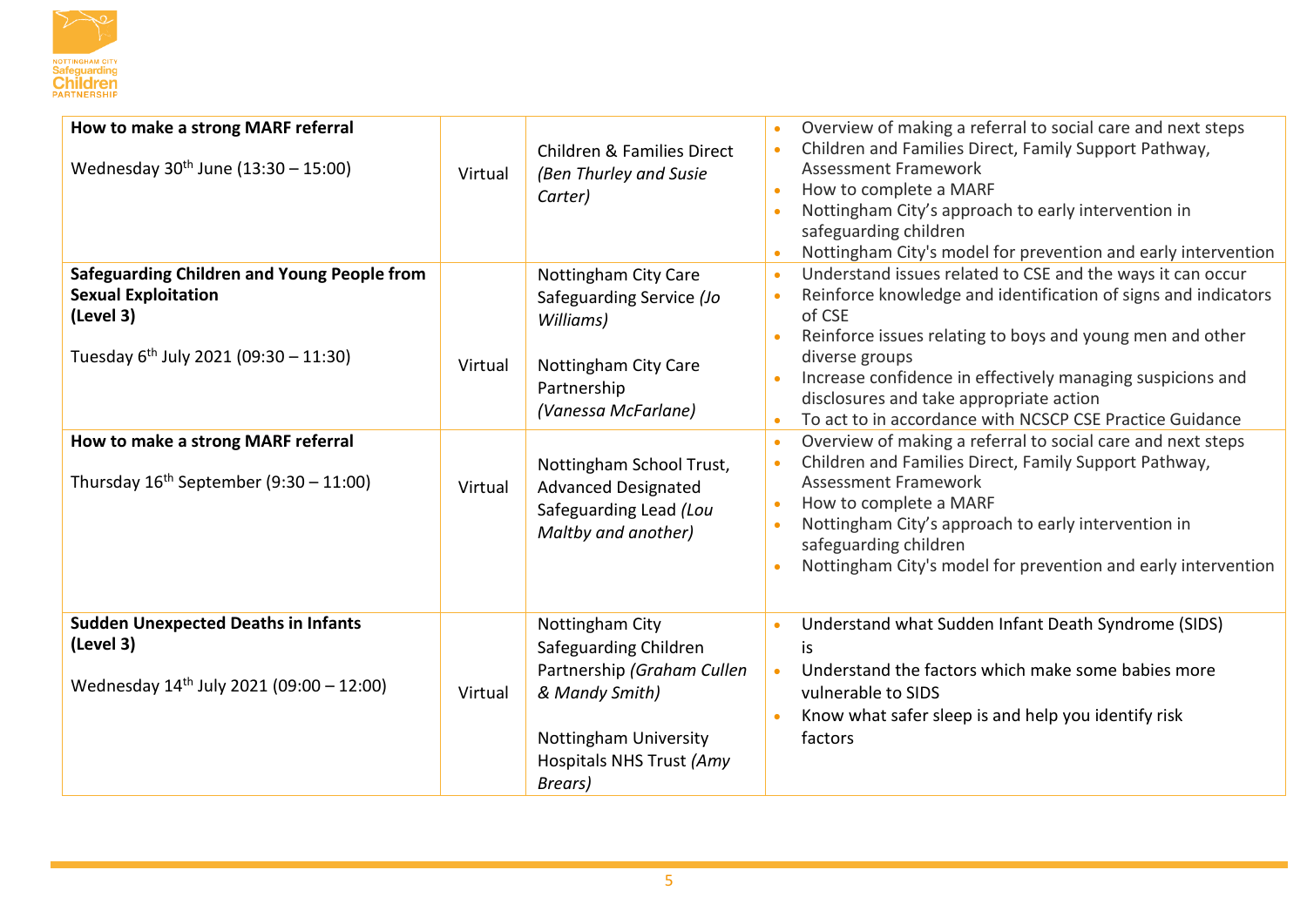

| <b>Introduction to Safeguarding Children</b><br>(Level 1 and 2)<br>Tuesday 20 <sup>th</sup> July 2021 (10:00 - 14:30)<br>Booking is for key partners of Nottingham City<br>Safequarding Children Partnership only.<br><b>Nottingham Community and Voluntary Service</b><br>provide safeguarding training for other<br>organisations including private organisations<br>and voluntary services. | Virtual | Nottingham City<br>Safeguarding Children<br>Partnership (Graham<br>Cullen)<br><b>Integrated Workforce</b><br>Development Team (Annie<br>Scotney)     | Understand what is meant by child abuse and keeping<br>children safe<br>Recognise the signs and indicators of abuse and neglect<br>Know how to respond to concerns<br>Know how to report concerns                                                                                                                                                                                                                                                                                                                                                                                                                                |
|------------------------------------------------------------------------------------------------------------------------------------------------------------------------------------------------------------------------------------------------------------------------------------------------------------------------------------------------------------------------------------------------|---------|------------------------------------------------------------------------------------------------------------------------------------------------------|----------------------------------------------------------------------------------------------------------------------------------------------------------------------------------------------------------------------------------------------------------------------------------------------------------------------------------------------------------------------------------------------------------------------------------------------------------------------------------------------------------------------------------------------------------------------------------------------------------------------------------|
| <b>Effective Strategy Conversations</b><br>(Level 3)<br>Wednesday 21 <sup>st</sup> July 2021 (09:30 - 12:30)                                                                                                                                                                                                                                                                                   | Virtual | Nottingham City<br>Safeguarding Children<br>Partnership (Graham<br>Cullen)<br>Nottinghamshire<br>Safeguarding Children<br>Partnership (Trish Jordan) | Clarify when Strategy Discussions should be convened, and<br>who should be involved in the discussions<br>Clarify what a Strategy Discussion is, its purpose, the format,<br>timescales and intended outcomes<br>Consider roles and responsibilities of all partner organisations<br>within strategy discussions<br>To understand when a single agency or joint agency<br>investigation (Section 47 Enquiry) is required following the<br>initial strategy discussion<br>Have the opportunity to work through and discuss some case<br>studies to help understand what contributes to an effective<br><b>Strategy Discussion</b> |
| <b>Effective Strategy Conversations</b><br>(Level 3)<br>Friday $23^{rd}$ July 2021 (09:30 - 12:30)                                                                                                                                                                                                                                                                                             | Virtual | Nottingham City<br>Safeguarding Children<br>Partnership (Graham<br>Cullen)<br>Nottinghamshire<br>Safeguarding Children                               | Clarify when Strategy Discussions should be convened, and<br>who should be involved in the discussions<br>Clarify what a Strategy Discussion is, its purpose, the format,<br>timescales and intended outcomes<br>Consider roles and responsibilities of all partner organisations<br>within strategy discussions<br>To understand when a single agency or joint agency<br>investigation (Section 47 Enquiry) is required following the                                                                                                                                                                                           |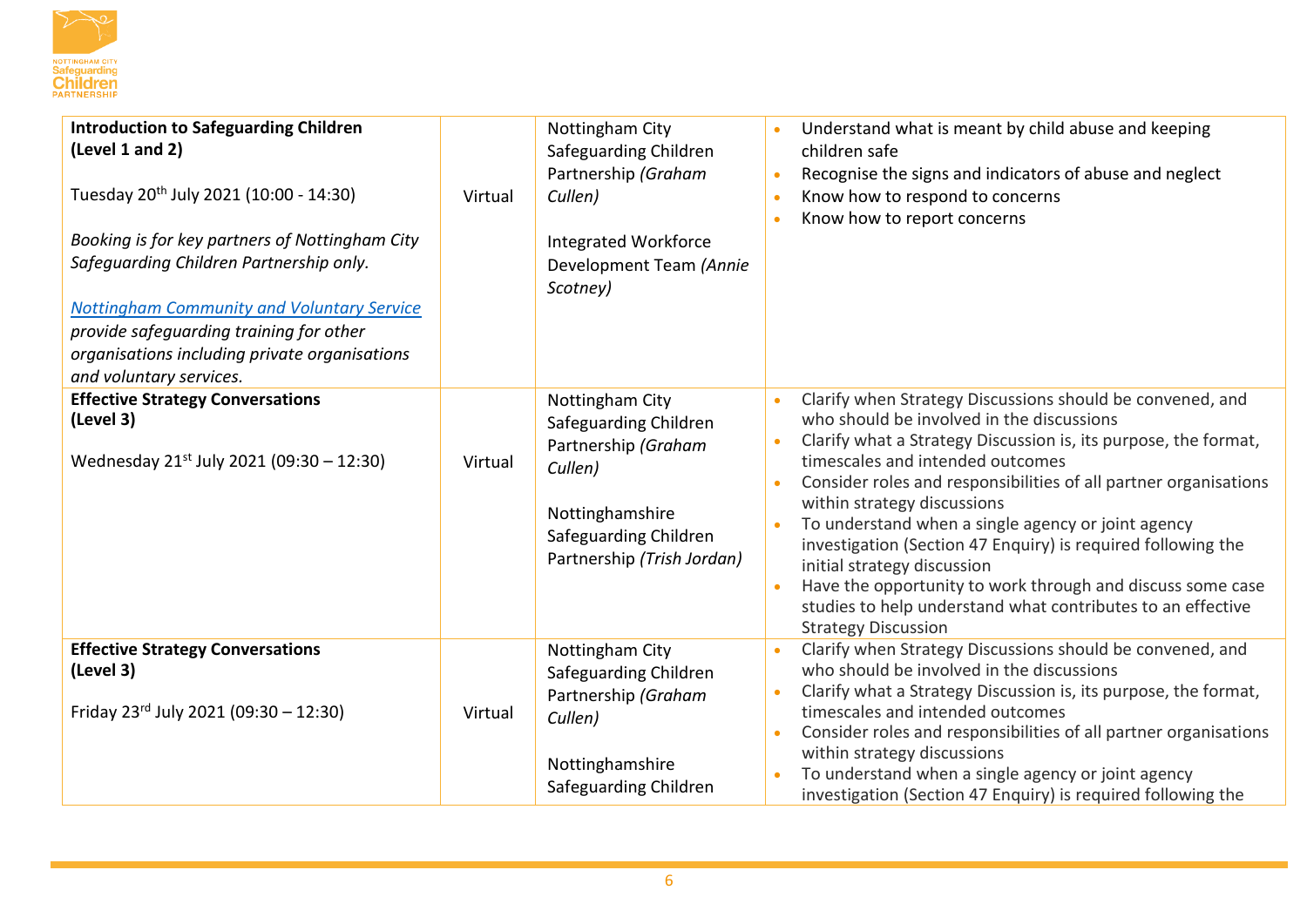

|                                                                                                                                                                                                                                                                                                                         |         | Partnership (Trish Jordan)                                                                                                                             | initial strategy discussion<br>Have the opportunity to work through and discuss some case<br>studies to help understand what contributes to an effective<br><b>Strategy Discussion</b>                                                                                                                |
|-------------------------------------------------------------------------------------------------------------------------------------------------------------------------------------------------------------------------------------------------------------------------------------------------------------------------|---------|--------------------------------------------------------------------------------------------------------------------------------------------------------|-------------------------------------------------------------------------------------------------------------------------------------------------------------------------------------------------------------------------------------------------------------------------------------------------------|
| <b>Introduction to Signs of Safety</b><br>(Level 3)<br>Wednesday 8 <sup>th</sup> September 2021 (09:00 - 12:30)                                                                                                                                                                                                         | Virtual | Nottingham City<br>Safeguarding Children<br>Partnership (Graham<br>Cullen)<br><b>Integrated Workforce</b><br>Development Team (Nigel<br>Brown)         | Be able to understand the key requirements when<br>using a signs of safety assessment and planning tool.<br>Be able to have a basic understanding of the concept of<br>safety planning                                                                                                                |
| <b>Working Together: Everyone's Responsibility</b><br>(Level 3)<br>Friday $10^{th}$ September 2021 (09:30 - 16:00)                                                                                                                                                                                                      | Virtual | Nottingham City<br>Safeguarding Children<br>Partnership (Graham<br>Cullen)<br><b>Integrated Workforce</b><br>Development Team (Nigel<br>Brown)         | Signs and symptoms related to child abuse<br>Thresholds for support and intervention<br>How to identify and act on, concerns about the safety<br>andwelfare of children and young people<br>The principles of Information Sharing<br>How to respond to a child at the point of disclosure of<br>abuse |
| <b>Introduction to Safeguarding Children</b><br>(Level 1 and 2)<br>Wednesday $15th$ September 2021 (10:00 - 14:30) Virtual<br>Booking is for key partners of Nottingham City<br>Safeguarding Children Partnership only.<br><b>Nottingham Community and Voluntary Service</b><br>provide safeguarding training for other |         | Nottingham City<br>Safeguarding Children<br>Partnership (Graham<br>Cullen)<br><b>Integrated Workforce</b><br><b>Development Team</b><br>(James Lovett) | Understand what is meant by child abuse and keeping<br>children safe<br>Recognise the signs and indicators of abuse and neglect<br>Know how to respond to concerns<br>Know how to report concerns                                                                                                     |
| organisations including private organisations                                                                                                                                                                                                                                                                           |         |                                                                                                                                                        |                                                                                                                                                                                                                                                                                                       |